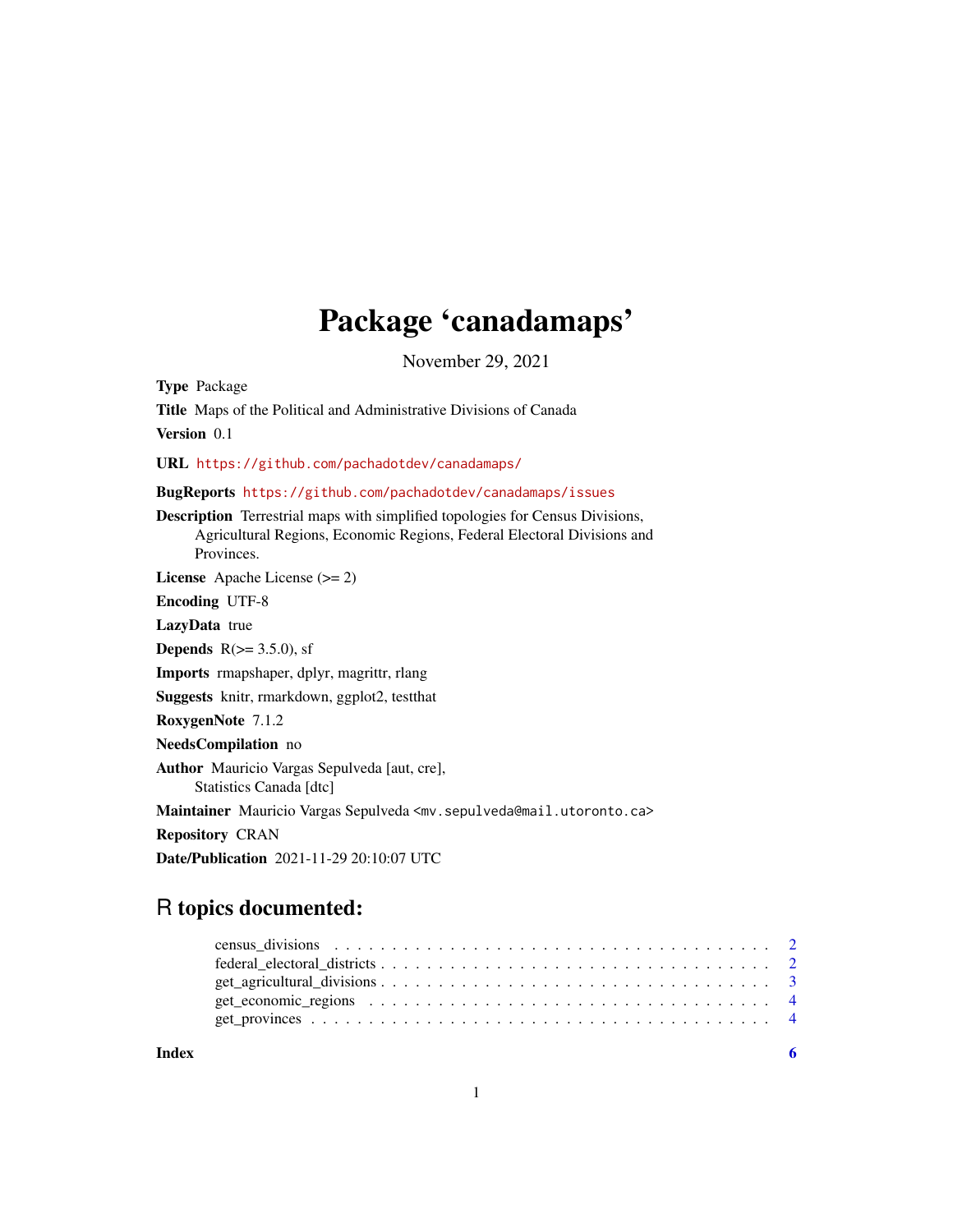<span id="page-1-0"></span>census\_divisions *census\_divisions*

## Description

Geometries for each Census Division (CD)

## Usage

census\_divisions

## Format

A data frame with 293 observations and 6 variables.

## Variables

- cduid: Census division number.
- cdname: Census division name.
- cdname: Census division type (i.e. see the README in the GitHub repository).
- pruid: Province number.
- prname: Province name.
- geometry: Census division shape.

## Source

Adapted from official Canadian Census shapefiles.

federal\_electoral\_districts

*federal\_electoral\_districts*

## Description

Geometries for each Federal Electoral District (FED)

## Usage

federal\_electoral\_districts

## Format

A data frame with 338 observations and 5 variables.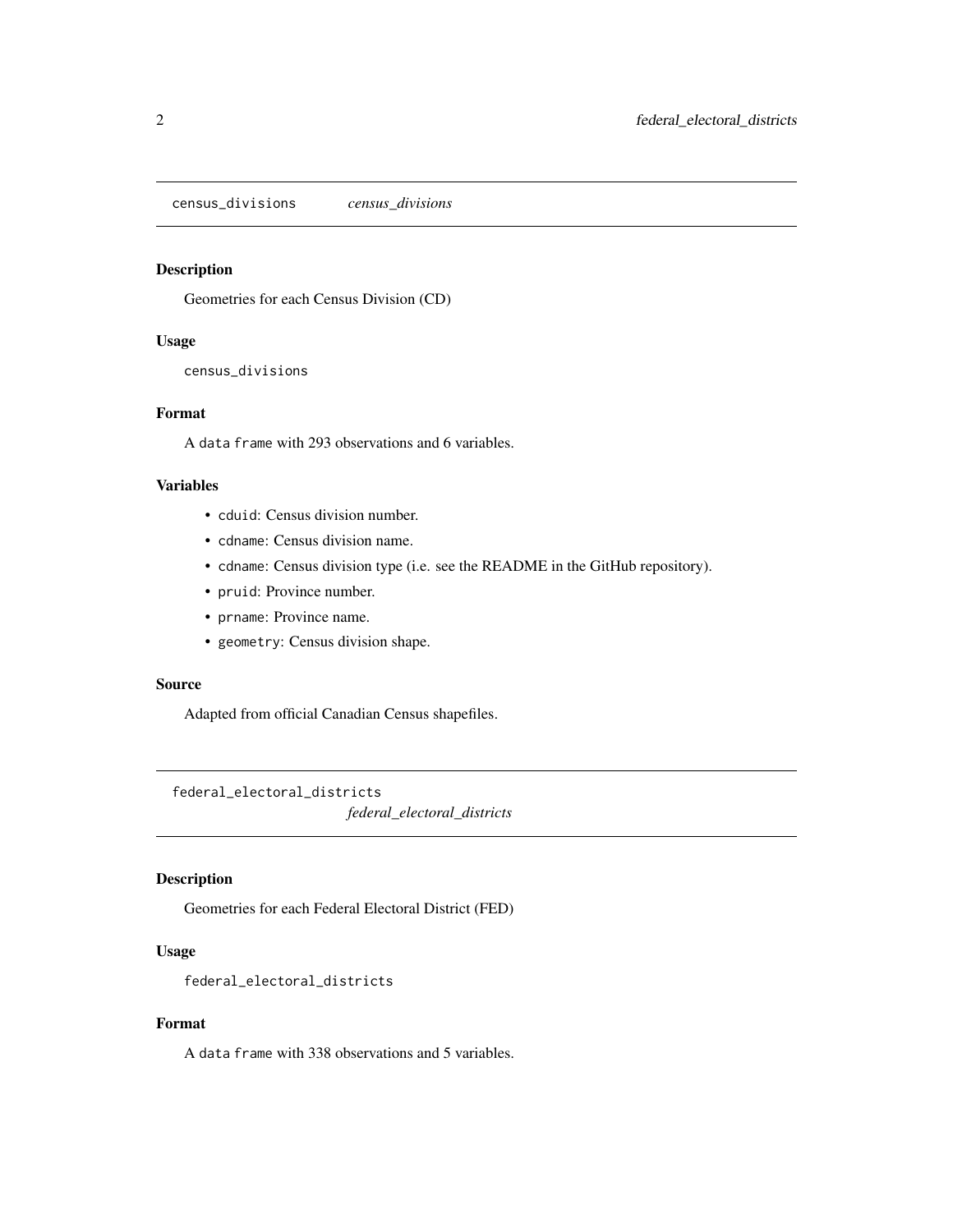## <span id="page-2-0"></span>Variables

- feduid: Census division number.
- fedname: Federal electoral district name.
- pruid: Province number.
- prname: Province name.
- geometry: Federal electoral district shape.

## Source

Adapted from official Canadian Census shapefiles.

get\_agricultural\_divisions

*Canadian Map at Census Agricultural Region (CAR) Level*

## Description

This function aggregates the Census Divisions (CD) map to provide the Census Agricultural Region (CAR) map. The idea is to avoid providing a dataset with map that can be obtained as an aggregation of another.

## Usage

```
get_agricultural_divisions(map = census_divisions)
```
## Arguments

map which map to add, by default it takes the complete Census Divisions (CD) map

## Value

a tibble with economic regions, provinces and geometry (multipolygon) fields.

## Examples

```
get_agricultural_divisions(
census_divisions[census_divisions$prname == "Ontario",]
\mathcal{L}
```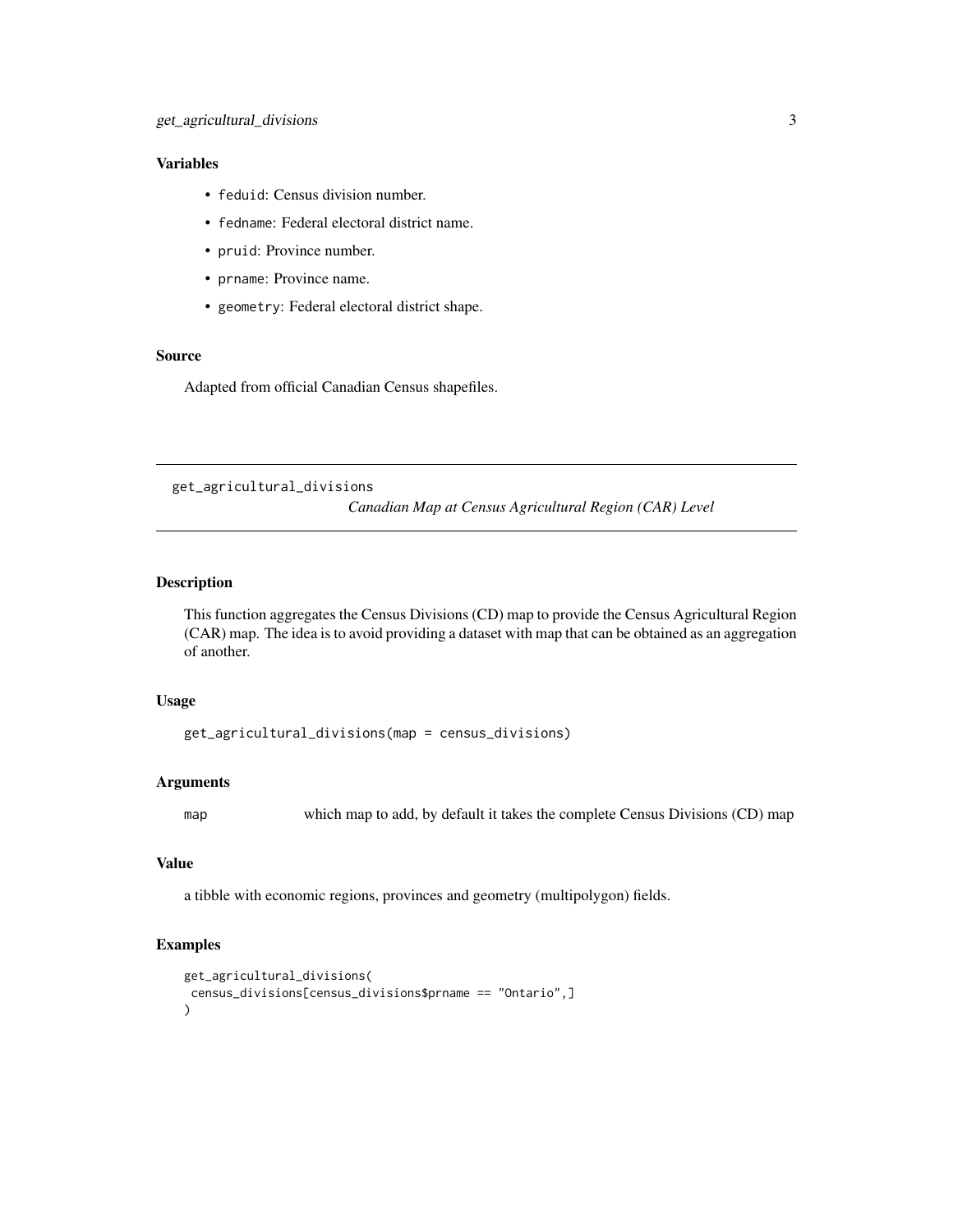<span id="page-3-0"></span>get\_economic\_regions *Canadian Map at Economic Region (ER) Level*

#### Description

This function aggregates the Census Divisions (CD) map to provide the Economic Region (ER) map. The idea is to avoid providing a dataset with map that can be obtained as an aggregation of another.

## Usage

```
get_economic_regions(map = census_divisions)
```
## Arguments

map which map to add, by default it takes the complete Census Divisions (CD) map

## Value

a tibble with economic regions, provinces and geometry (multipolygon) fields.

## Examples

```
get_economic_regions(
census_divisions[census_divisions$prname == "Ontario",]
)
```
get\_provinces *Canadian Map at Province (ER) Level*

## Description

This function aggregates the Census Divisions (CD) map to provide the Province map. The idea is to avoid providing a dataset with map that can be obtained as an aggregation of another.

## Usage

```
get_provinces(map = census_divisions)
```
## Arguments

map which map to add, by default it takes the complete Census Divisions (CD) map

## Value

a tibble with provinces and geometry (multipolygon) fields.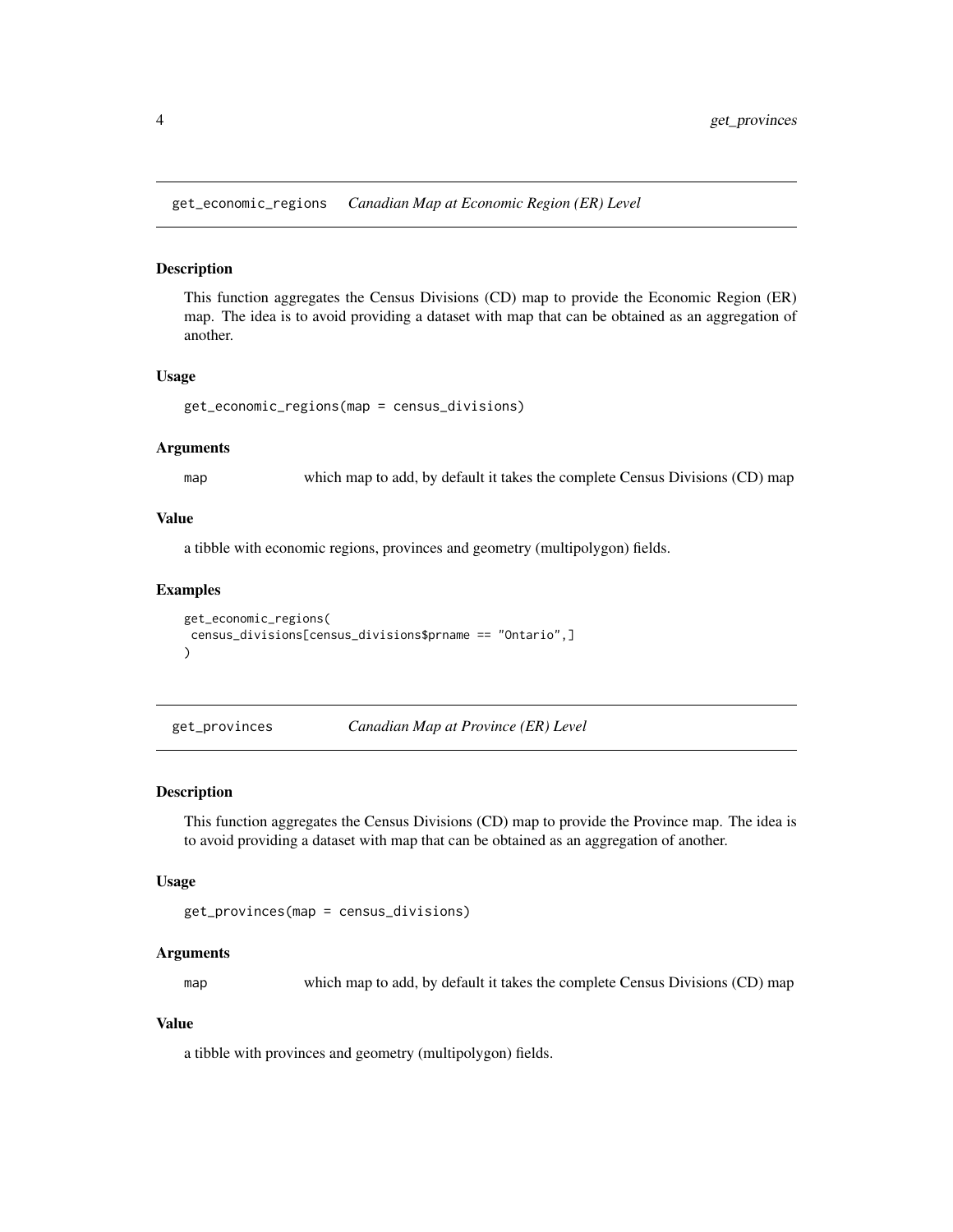## get\_provinces 5

## Examples

```
get_provinces(
census_divisions[census_divisions$prname == "Ontario",]
\overline{)}
```